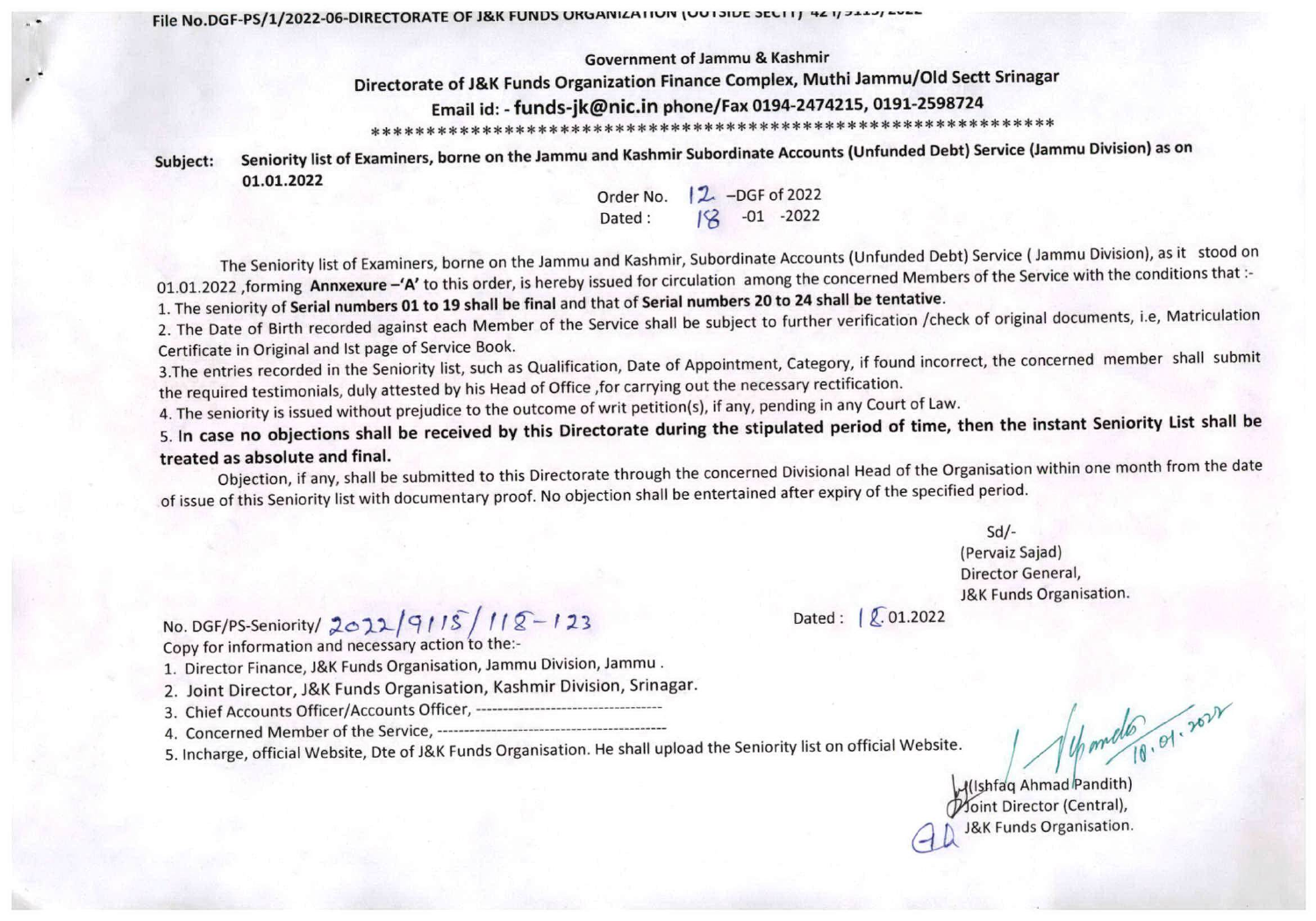File N0.DGF-PS/I/2022-O6-DIRECTORATE OF J&K FUNDS ORGANIZATION (OUTSIDE SECTT) 43 1/9115/2022

| S.No | <b>Name of</b><br><b>Examiners</b><br>(Sh./Smt) | <b>Educational</b><br>Qualification | Date of<br><b>Birth</b> | Date of<br><b>Appointment/ent</b><br>ry into Govt.<br><b>Service</b> | Date of<br><b>Promotion to</b><br>the present<br>grade | <b>Reserved</b><br>Category<br>, if any | <b>Present place of posting</b>                |
|------|-------------------------------------------------|-------------------------------------|-------------------------|----------------------------------------------------------------------|--------------------------------------------------------|-----------------------------------------|------------------------------------------------|
| 01   | Shakuntla Devi                                  | Matric                              | 06.12.1967              | 05/1986                                                              | 21.07.2017                                             |                                         | District Fund Office,<br>Kishtwar              |
| 02   | Geeta Sharma                                    | BA                                  | 18.11.1962              | 06/1986                                                              | 21.07.2017                                             |                                         | District Fund Office,<br>Jammu                 |
| 03   | Manawar Hussain<br>Shah                         | <b>PUC</b>                          | 23.02.1965              | 06/1986                                                              | 21.07.2017                                             | <b>RBA</b>                              | District Fund Office,<br>Rajouri               |
| 04   | Sunita Gupta                                    | TDC-I                               | 23.09.1965              | 06/1986                                                              | 21.07.2017                                             |                                         | Divisional Fund Office,<br>Jammu               |
| 05   | Manju Bala                                      | Matric                              | 03.06.1962              | 06/1985                                                              | 21.07.2017                                             |                                         | Provincial GP Fund Police<br>Cell, ZPHQ, Jammu |
| 06   | <b>Bimla Devi</b>                               | Matric                              | 30.09.1962              | 06/1986                                                              | 01.08.2017                                             | <b>SC</b>                               | Provincial GP Fund Police<br>Cell, ZPHQ, Jammu |
| 07   | Abdul Sadiq                                     | TDC-I                               | 27.05.1962              | 06/1986                                                              | 01.08.2017                                             |                                         | District Fund Office, Kathua                   |
| 08   | Sudesh Kumari                                   | TDC-I                               | 08.04.1962              | 06/1986                                                              | 01.08.2017                                             | <b>SC</b>                               | District Fund Office,<br>Jammu                 |
| 09   | Mohd Yaqoob                                     | Matric                              | 01.01.1966              | 09/1989                                                              | 01.08.2017                                             | <b>RBA</b>                              | District Fund Office,<br>Poonch                |
| 10   | Madhu Bala                                      | Matric                              | 04.04.1964              | 06/1986                                                              | 01.08.2017                                             |                                         | Provincial GP Fund Police<br>Cell, ZPHQ, Jammu |
| 11   | Kunti Devi                                      | TDC-I                               | 04.05.1962              | 06/1986                                                              | 08.01.2018                                             | <b>SC</b>                               | District Fund Office, Kathua                   |
| 12   | Bodh Raj                                        | Matric                              | 27.02.1964              | 03/1985                                                              | 28.02.2018                                             | <b>SC</b>                               | District Fund Office,<br>Jammu                 |
| 13   | Randhir Singh                                   | Matric                              | 21.05.1963              | 03/1985                                                              | 28.02.2019                                             |                                         | District Fund Office, Samba                    |
| 14   | Narain Dutt                                     | Matric                              | 25.03.1965              | 03/1985                                                              | 28.02.2019                                             |                                         | District Fund Office, Reasi                    |
| 15   | Anju Gupta                                      | Matric                              | 01.01.1968              | 09/1989                                                              | 26.09.2019                                             |                                         | District Fund Office,<br>Jammu                 |
| 16   | Mehmooda Banoo                                  | TDC-I                               | 26.02.1964              | 09/1989                                                              | 26.09.2019                                             |                                         | District Fund Office,<br>Jammu                 |
| 17   | Varinder Nagpal                                 | <b>B.Com</b>                        | 03.08.1963              | 09/1989                                                              | 30.07.2020                                             |                                         | Provincial GP Fund Police<br>Cell, ZPHQ, Jammu |
| 18   | Ranjana Kumari                                  | BA                                  | 15.02.1963              | 09/1989                                                              | 30.07.2020                                             |                                         | District Fund Office,<br>Jammu                 |

 $\frac{1}{2}$ 

 $\lambda$ 

 $\cdot$ <sup>1</sup>